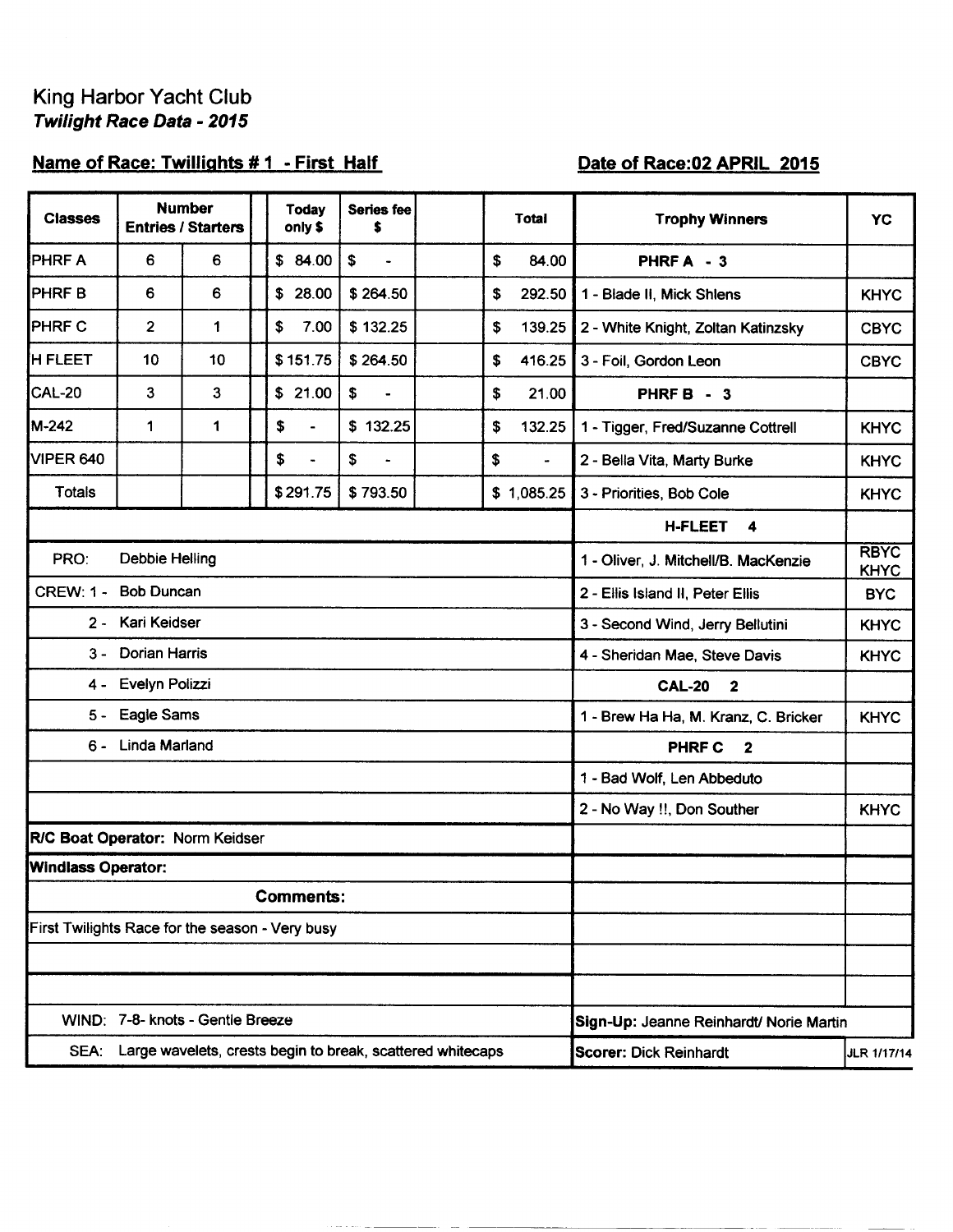### **KHYC Twilights 2015 # 1**

### **King Harbor Yacht Club**

Race Date: 2 Apr 2015

Wind Speed: 7-8 KN

### PRO: Debbi Helling

|               | Div            |          |                                    |                                |                  | Finish      | Corrected   |                   |                |
|---------------|----------------|----------|------------------------------------|--------------------------------|------------------|-------------|-------------|-------------------|----------------|
|               | Rank           | Sail No. | <b>Boat Name</b>                   | <b>Owner / Skipper</b>         | Rating           | <b>Time</b> | <b>Time</b> |                   |                |
|               |                |          |                                    |                                |                  |             |             |                   |                |
| PHRF-A        |                |          | Time on Time / Start Time 18:15:00 |                                |                  |             |             |                   |                |
|               |                | 37       | Blade II $(**)$                    | Mick Shlens                    | $\boldsymbol{0}$ | 19:19:04    | 01:15:43    | Far <sub>40</sub> | <b>KHYC</b>    |
|               | $\overline{2}$ | 888      | White Knight (17)                  | Zoltan Katinzsky               | $\overline{0}$   | 19:19:25    | 01:16:08    | Farr 40           | <b>CBYC</b>    |
|               | 3              | 50060    | Foil                               | Gordon Leon                    | $\overline{0}$   | 19:20:13    | 01:17:04    | Farr 40           | <b>CBYC</b>    |
|               | $\overline{4}$ | 129      | Dark & Stormy                      | Alicia Minana                  | 48               | 19:26:21    | 01:17:33    | Henderson 30      | <b>KHYC</b>    |
|               | 5              | 11165    | Stampede                           | Glenn Griley                   | 42               | 19:25:47    | 01:17:43    | J 111             | <b>KHYC</b>    |
|               | 6              | 888      | Whiter Knight (10)                 | Jim Murrell                    | $\boldsymbol{0}$ | 19:22:36    | 01:19:53    | Farr 40           | <b>KHYC</b>    |
| <b>PHRE-B</b> |                |          | Time on Time / Start Time 18:20:00 |                                |                  |             |             |                   |                |
|               |                | 42757    | Tigger $(*)$                       | Fred & Suzanne Cottrell        | 84               | 19:00:20    | 00:41:21    | J 33              | <b>KHYC</b>    |
|               | $\overline{2}$ | 56136    | Bella Vita [*]                     | Marty Burke                    | 75               | 19:00:12    | 00:41:48    | Ben 36.7          | <b>KHYC</b>    |
|               | 3              | 87309    | Priorities [*]                     | Bob Cole                       | 99               | 19:01:47    | 00:41:51    | Olson 30          | <b>KHYC</b>    |
|               | 4              | 57990    | Hot Rum                            | Al Castillon/ Richard Parlett  | 117              | 19:03:58    | 00:42:51    | CF 33             | <b>RBYC/CB</b> |
|               | 5              | 87027    | Flying Dutchman (*                 | Jason Herring/ R.Van Kreuninge | 90               | 19:08:34    | 00:49:20    | Hobie 33          | <b>KHYC</b>    |
|               | 6              | 46192    | H <sub>2</sub> Blue                | Ross Moore                     | 108              | 19:11:13    | 00:50:36    | J 92              | <b>RBYC</b>    |
| PHRF-C        |                |          | Time on Time / Start Time 18:20:00 |                                |                  |             |             |                   |                |
|               |                | 97321    | Bad Wolf (*)                       | Len Abbeduto                   | 150              | 19:04:14    | 00:41:04    | Martin 242        | khyc           |
|               | $\overline{2}$ | 97850    | No Way II $(*)$                    | Don Souther                    | 138              | 19:08:21    | 00:45:41    | $B-25$            | <b>KHYC</b>    |
|               |                |          |                                    |                                |                  |             |             |                   |                |

S

**Cal 20** One Design